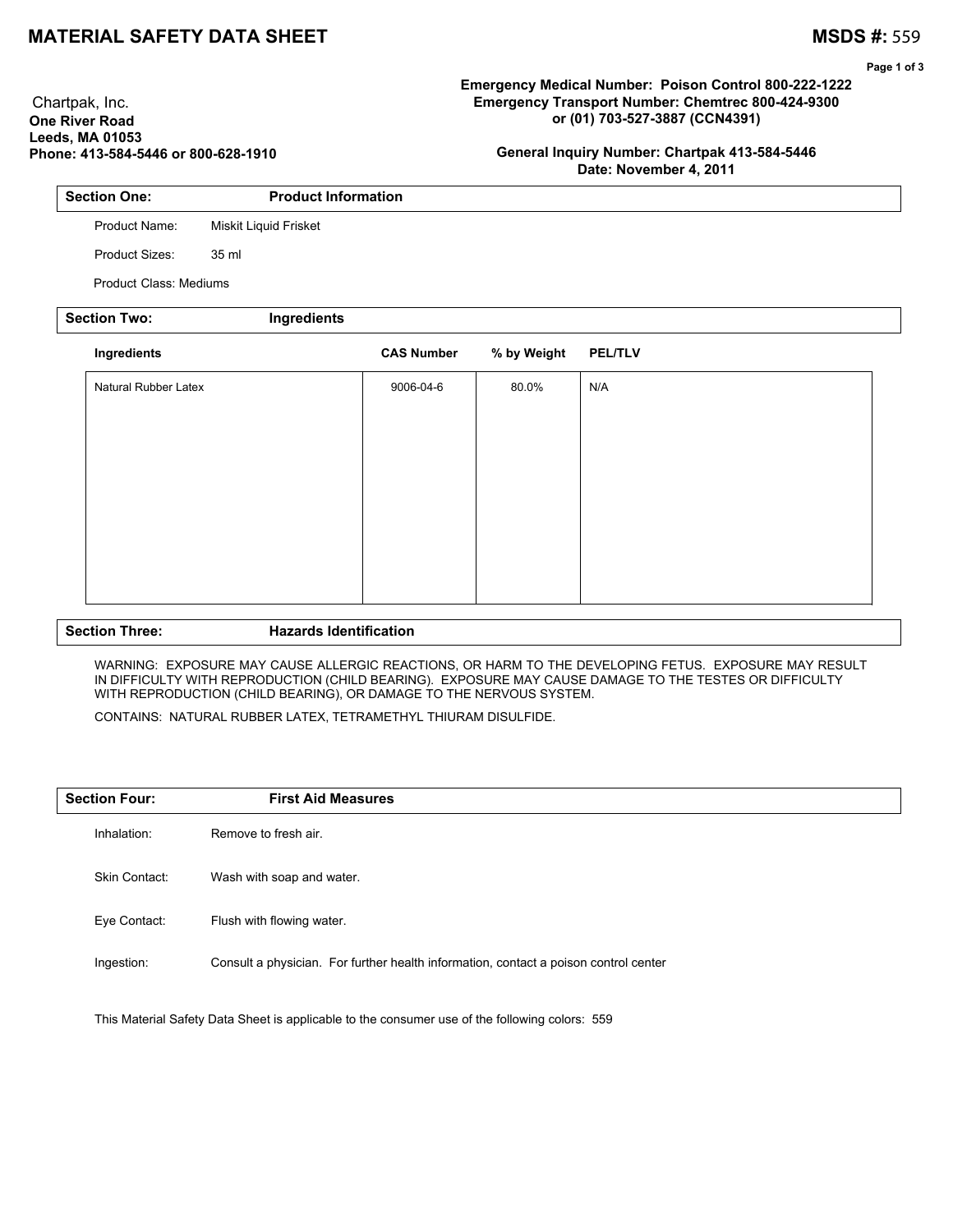# **MATERIAL SAFETY DATA SHEET MATERIAL SAFETY DATA SHEET**

Page 2 of 3

| <b>Section Five:</b>                   | <b>Fire Fighting Measures</b>                  |                         |  |
|----------------------------------------|------------------------------------------------|-------------------------|--|
| Flash Point:                           | Not flammable                                  |                         |  |
| Flammability Limits (% by volume):     | Not explosive<br>Lower:                        | Not explosive<br>Upper: |  |
| <b>Extinguishing Media:</b>            | Carbon dioxide, dry chemical, alcohol, or foam |                         |  |
| Special Fire Fighting Measures:        | No special fire fighting procedures.           |                         |  |
|                                        |                                                |                         |  |
| Unusual Fire and Explosion<br>Hazards: | Dried form will support combustion.            |                         |  |

| Six:<br>- 22 | Measures<br>.<br>:Itast<br>. |
|--------------|------------------------------|

Neutralize with acid. Mop off with water. If dried, peel off.

| <b>Section Seven:</b>                                           | <b>Handling and Storage</b>                        |  |
|-----------------------------------------------------------------|----------------------------------------------------|--|
| Handling:                                                       | Do not use if allergic to natural rubber latex.    |  |
| Storage:                                                        | Store at room temperature.                         |  |
| <b>Section Eight:</b>                                           | <b>Exposure Controls and Personal Protection</b>   |  |
| Respiratory Protection and<br>Special Ventilation Requirements: | None required                                      |  |
| <b>Other Protective Equipment</b><br>(Gloves, Goggles, Etc.):   | Gloves, eye protection, and apron are recommended. |  |

Work/Hygiene Practices: PRECAUTIONS: Wash hands immediately after use. When using, do not eat, drink, or smoke. Wear a work apron. AVOID USING IF PREGNANT OR CONTEMPLATING PREGNANCY. Do not use if allergic to natural rubber latex. Not for use by children.

| <b>Section Nine:</b>                  | <b>Physical and Chemical Properties</b> |                                       |                |
|---------------------------------------|-----------------------------------------|---------------------------------------|----------------|
| <b>Boiling Point:</b>                 | Not determined                          | Melting Point:                        | Not determined |
| Vapor Pressure:                       | Not determined                          | Specific Gravity:                     | 0.95           |
| Specific Vapor Density ( $AIR = 1$ ): | Heavier than air                        | Evaporation Rate (Butyl Acetate = 1): | Slower         |
| Solubility in Water:                  | Negligible                              | Reactivity in Water:                  | Non-reactive   |
| Appearance and Odor:                  | Milky latex; slight odor                |                                       |                |

| <b>Section Ten:</b>       | <b>Stability and Reactivity</b>                   |
|---------------------------|---------------------------------------------------|
| Stability:                | Stable                                            |
| Conditions to Avoid:      | Freezing and boiling temperatures                 |
| Chemical Incompatibility: | Heavy metal ions or acides will cause coagulation |
| Hazardous Decomposition:  | Oxides of carbon                                  |
| Hazardous Polymerization: | Will not occur                                    |